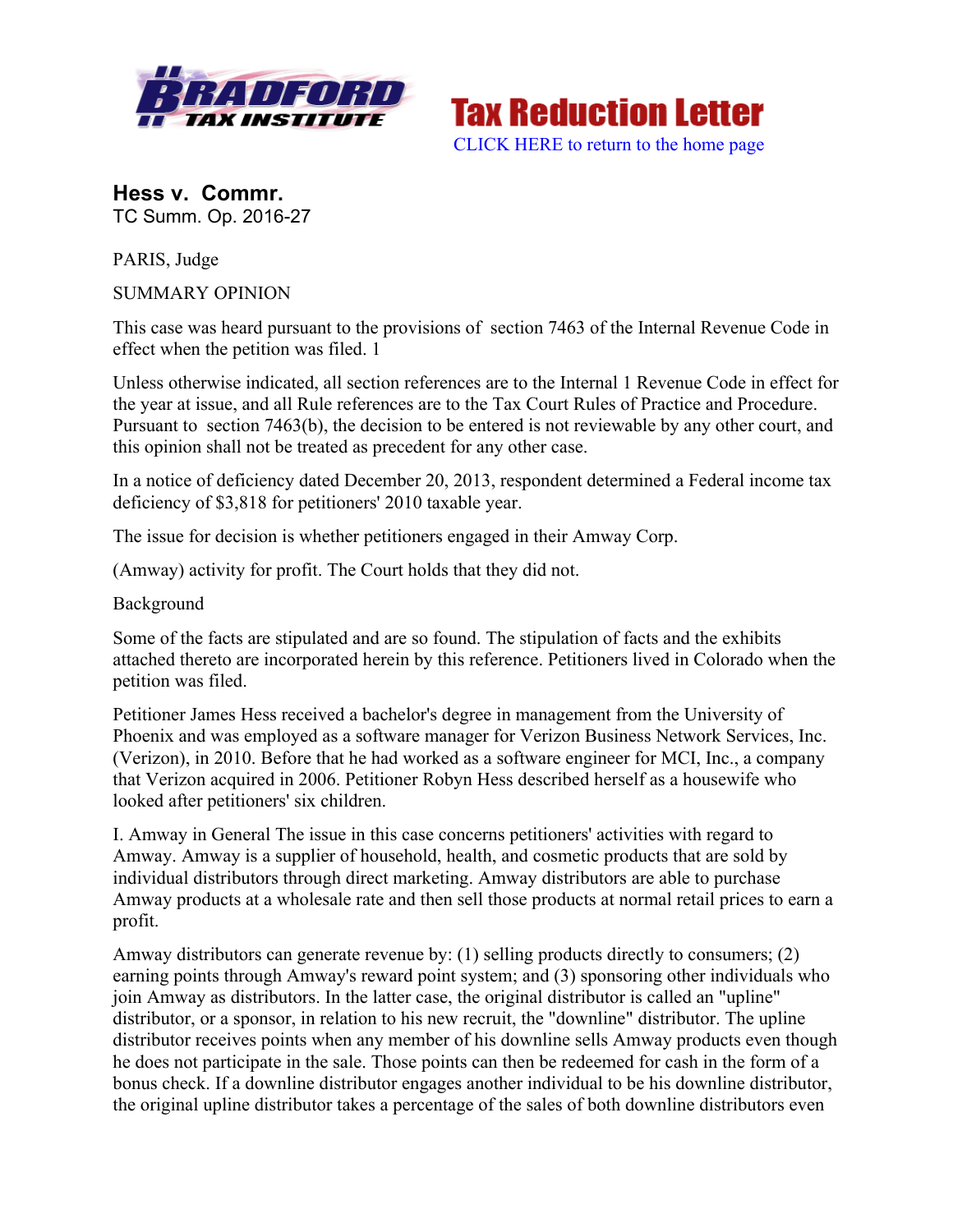though he had nothing to do with the activities of the new downline distributor. Thus, to maximize Amway-related income, a distributor must sell Amway products and also try to enlist other individuals as Amway distributors.

II. Petitioners' Amway Distributorship Petitioners were sponsored as Amway distributors in 2005. Amway was petitioners' first independent business venture, and they did not consult with anyone other than their sponsoring distributors before deciding to become Amway distributors. Petitioners conducted their Amway activity in their free time on evenings and weekends.

Petitioners attended Amway training functions organized by Worldwide Group, LLC (Worldwide Group). Worldwide Group is operated by several Amway distributors specifically to coordinate training and motivational seminars for other Amway distributors. Mr. Hess testified that the meetings provided petitioners with training that was necessary for them to start, and eventually grow, their Amway business. Each year petitioners attended each of Amway's quarterly meetings, and they also attended local monthly meetings.

Petitioners met with prospective distributors and showed them promotional materials in an effort to have them become members of petitioners' downline. 2

Mr. Hess testified that petitioners met with prospective downline distributors 2 to 3 times per month during 2005-2009 and "increased

```
*** [their] pace" to 5 to 7
```
3

Petitioners refer to the process of meeting with prospective distributors, 2 showing them promotional materials, and attempting to enlist them as members of their downline as "showing the plan". 3

Specifically, Mr. Hess testified that they met with prospective distributors "two to three times a month" in 2005 and "about the same as we did in 2005" in 2006; that he did not know how many times per month in 2007; that they met "two to three" times per month in 2008; and that they "still maintained about the same

(continued...) times per month during 2010, but their records indicate that they met with prospective distributors 10 times total during 2010. Mr. Hess testified that they added two to four distributors to their downline each year from 2005 to 2010. 4

Several times during his testimony Mr. Hess stated that Amway was a "people business" and that people were petitioners' greatest assets. When asked for the names of the distributors that petitioners had added to their downline, however, Mr. Hess was unable to definitively provide the Court with names or any other evidence to show who they added as members of their downline. 5

Petitioners did not create a business plan before beginning their Amway activity or for any of the years that followed. Instead, petitioners used a document (3 ..continued) . pace" in 2009. 4

Specifically, "closer to two to three" in 2005; "somewhere between two to four" in 2006; "somewhere between two to four" in 2007; "about two to four" in 2008; "two to four" in 2009; and "I'm thinking there was four" in 2010. 5

For example, after Mr. Hess testified that petitioners "probably" added two to three downline distributors in 2005, respondent's counsel asked him who those downline distributors were, to which Mr. Hess responded: "Well, you know, I specifically don't remember those from 2005."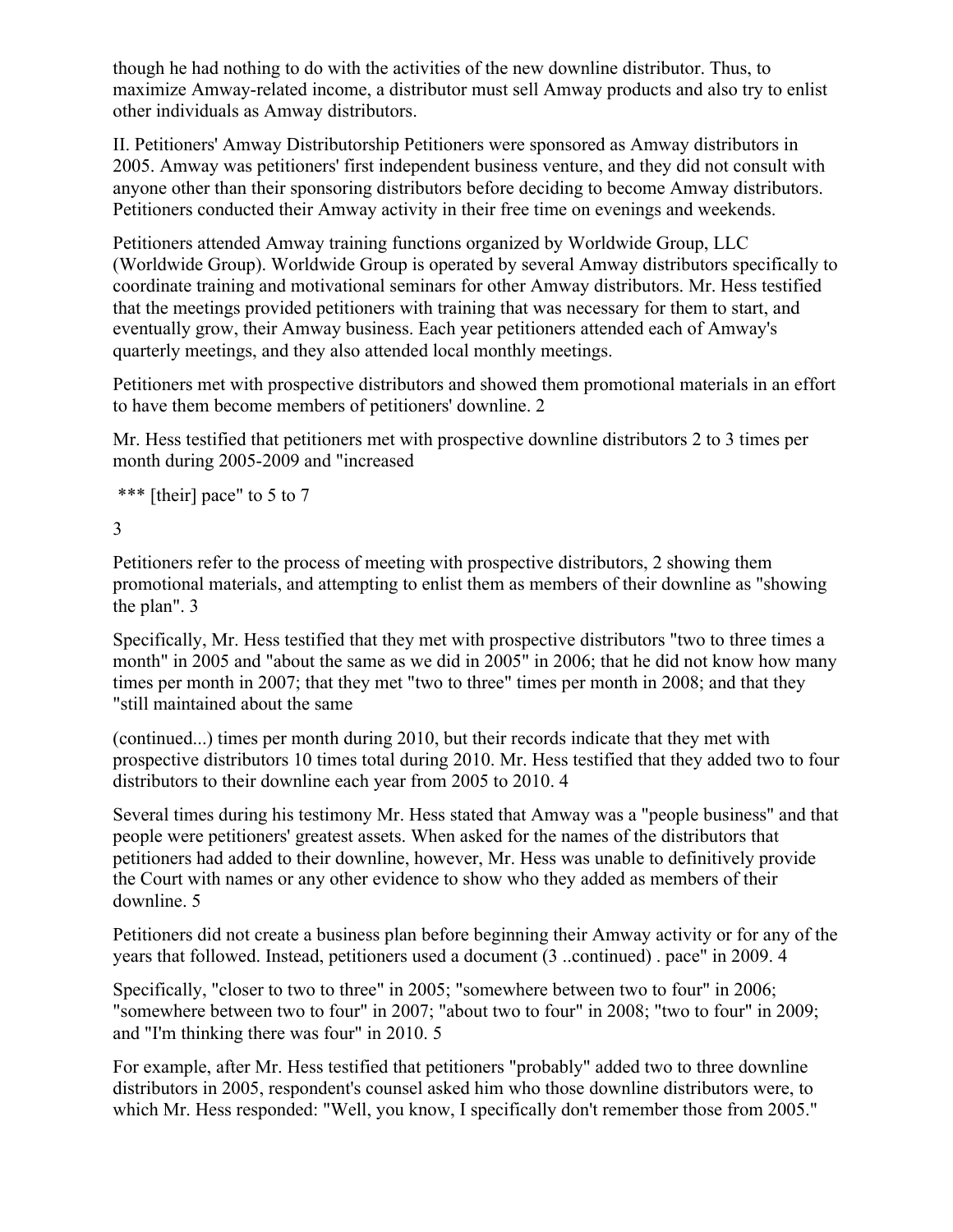Similarly, after Mr. Hess testified that petitioners added four downline distributors in 2010, respondent's counsel asked him who they were, to which he responded: "One of them was the--I believe it was the Baileys that year. What was that gal's name? I can't remember that gal. I can see a picture of her, but I can't remember her name

\*\*\* And then if I recall, I think that was the first time that we actually did sponsor family members. Some of our children might have actually signed up that year." that Worldwide Group had distributed to them as their business plan for each year in which they conducted their Amway activity. The document distributed by Worldwide Group did not contain information that is generally found in a formal business plan. Rather, the document promoted a performancebonus-generated structure whereby an upline distributor receives performance bonuses from Amway based on the volume--not profitability--of merchandise he or she sells to his or her downline distributors. The percentage increased as sales volume exceeded certain thresholds. These performance bonuses created an incentive for members of an initial upline distributor's downline to themselves become upline distributors of additional downline distributors in order to earn performance bonuses on the sales of distributors who were downline to them--thus creating a pyramid of distributors below the initial upline distributor.

Petitioners did not create a budget, an estimate of revenues or expenses, or a profit and loss statement or maintain a general ledger before beginning their Amway activity or for any of the years that followed. Instead, petitioners carefully maintained receipts to substantiate all expenses they had incurred for their Amway activity. Although petitioners maintained records of their expenses, they did not introduce any records showing how much product they sold, to whom they sold product, or the names of their alleged downline distributors.

After becoming Amway distributors in 2005, petitioners reported income and expenses from their Amway activity on Schedules C, Profit or Loss from Business. Petitioners timely filed Forms 1040, U.S. Individual Income Tax Return, for those years--each of which included a Schedule C--reporting the following income from wages, gross receipts from Amway sales, net loss from the Amway activity, and adjusted gross income (AGI):

| Year | Income from<br>wages | Gross receipts Net losses<br>from Amway sales |          | Reported<br>reported<br>AGI |
|------|----------------------|-----------------------------------------------|----------|-----------------------------|
| 2005 | \$96,068             | (2/)                                          | \$19,512 | \$80,956                    |
| 2006 | 90,466               | (2/)                                          | 10,605   | 79,885                      |
| 2007 | 97,341               | \$429                                         | 10,958   | 90,252                      |
| 2008 | 103,197              | 628                                           | 16,424   | 86,126                      |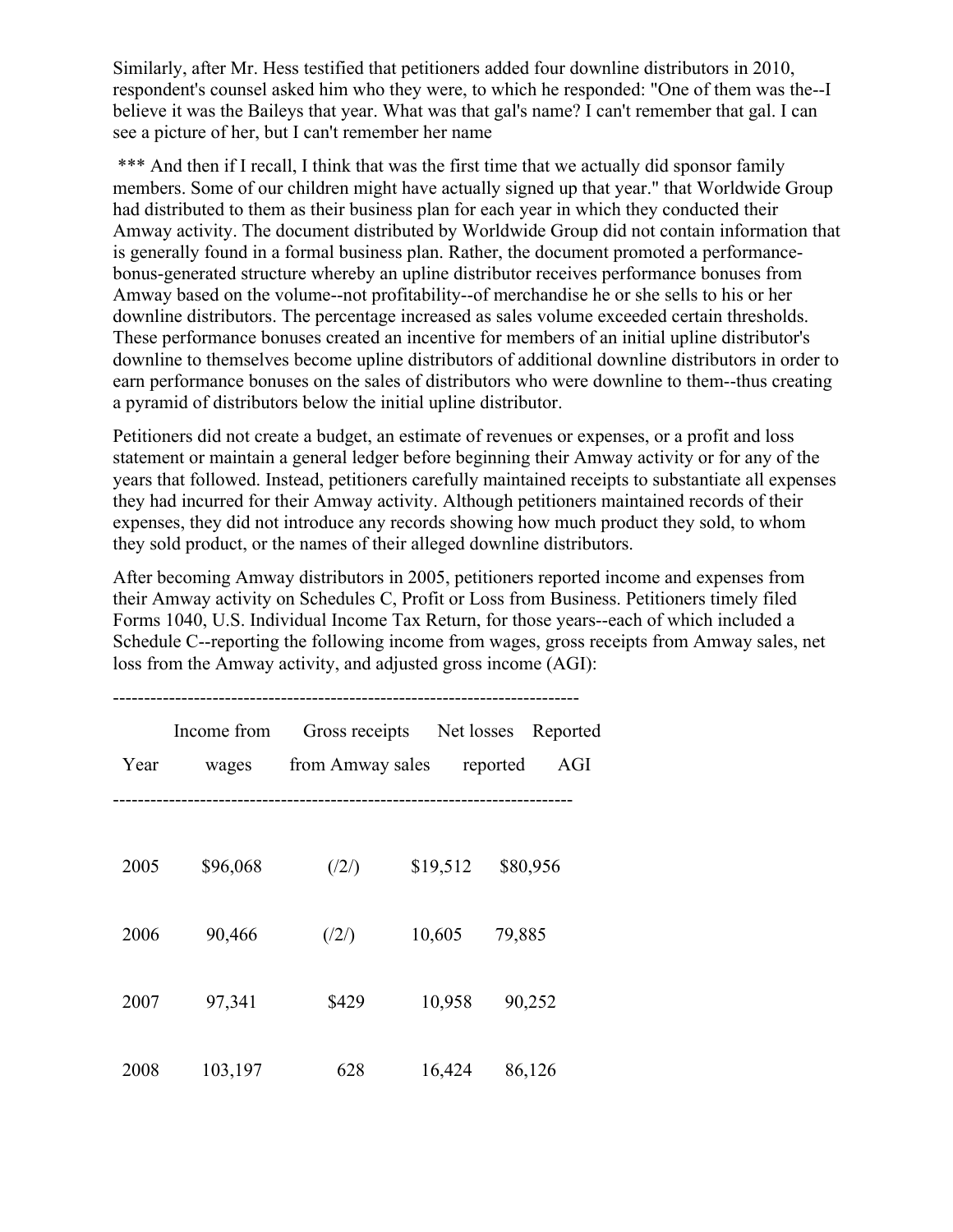| 2009                                                                  | /1/111,078 | 2,178 | 22,611 | 114,884 |  |  |  |
|-----------------------------------------------------------------------|------------|-------|--------|---------|--|--|--|
| 2010                                                                  | 108,827    | 1,545 | 23,934 | 89,678  |  |  |  |
| 2011                                                                  | 190,233    | 318   | 25,073 | 184,651 |  |  |  |
| $/1/$ This figure includes \$6,146 of wage income Mrs. Hess reported. |            |       |        |         |  |  |  |

/2/ The record does not contain information for these amounts.

---------------------------------------------------------------------------

Petitioners purchased Amway products for personal use, but the record does not reflect whether the gross receipts they reported on Schedules C include those purchases.

Despite generating losses from their Amway activity year after year, petitioners operated the activity in the same manner regardless of the prior year's results and did not seek advice from anyone other than their sponsoring distributors.

Respondent determined that petitioners' losses from their Amway activity are limited by section 183 because petitioners did not engage in the activity for profit. Petitioners timely petitioned the Court for redetermination.

## **Discussion**

Generally, the Commissioner's determination of a deficiency is presumed correct, and the taxpayer bears the burden of proving it incorrect. See Rule 142(a); Welch v. Helvering, 290 U.S. 111, 115 [12 AFTR 1456] (1933). Moreover, deductions are a matter of legislative grace, and the taxpayer bears the burden of proving his entitlement to any deductions claimed. INDOPCO, Inc. v. Commissioner, 503 U.S. 79, 84 [69 AFTR 2d 92-694] (1992); New Colonial Ice Co. v. Helvering, 292 U.S. 435, 440 [13 AFTR 1180] (1934).

Under certain circumstances the burden of proof as to factual matters may shift to the Commissioner pursuant to section 7491(a). Petitioners claim to have met the requirements to shift the burden of proof to respondent under section 7491(a). The Court need not determine which party bears the burden of proof because this case will be decided on the preponderance of the evidence. See Estate of Black v. Commissioner, 133 T.C. 340, 359 (2009); Knudsen v. Commissioner, 131 T.C. 185, 189 (2008), supplementing T.C. Memo. 2007-340 [2007 RIA TC Memo ¶2007-340].

I. Section 183 Generally Under section 183(a), if an activity is not engaged in for profit, then no deduction attributable to that activity is allowed except as provided for in section 183(b). In general, section 183(b) allows deductions attributable to an activity not engaged in for profit only to the extent of the gross income from the activity. The phrase "activity not engaged in for profit" means any activity other than one with respect to which deductions are allowed for the taxable year under section 162 or under paragraph (1) or (2) of section 212. Sec. 183(c).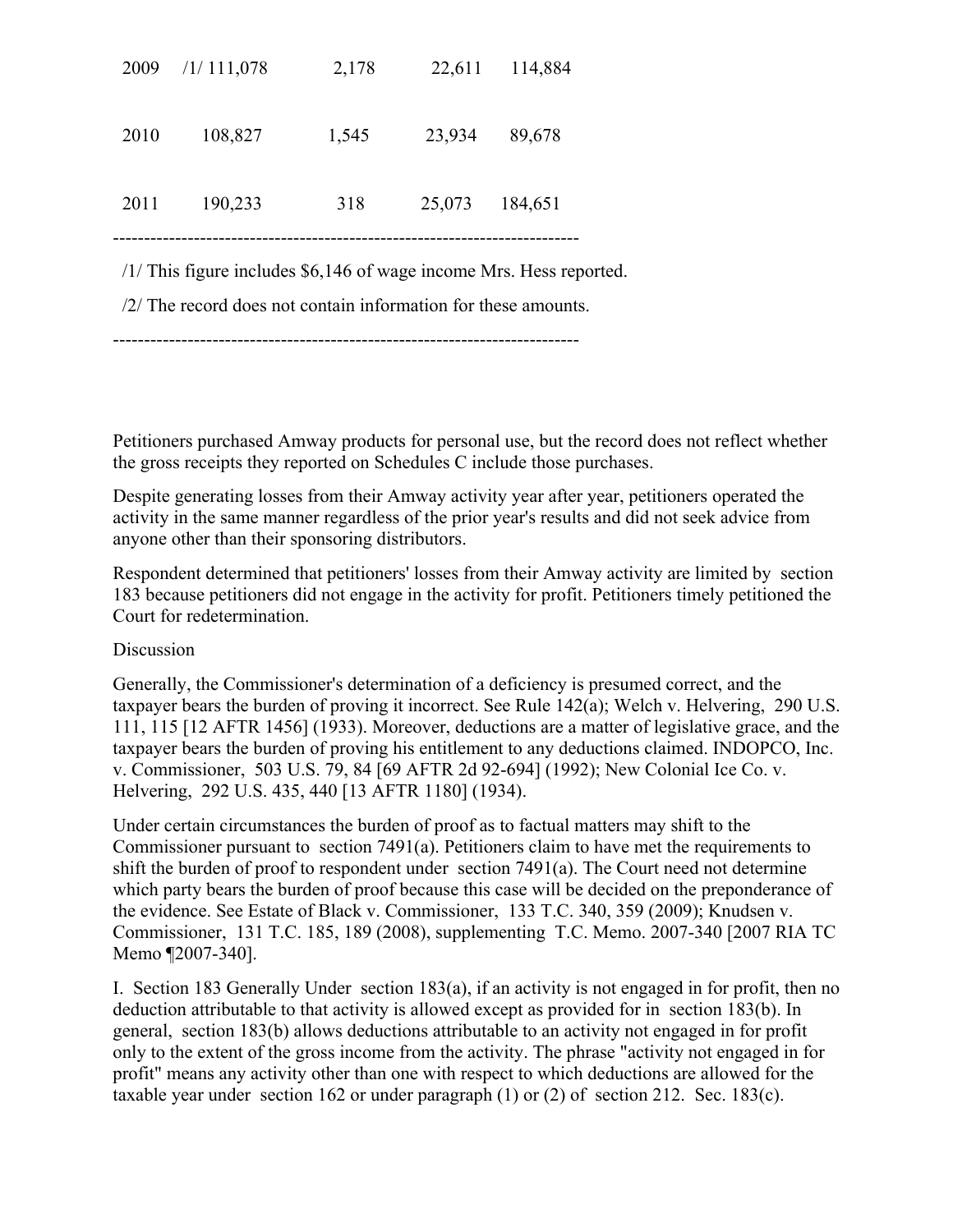Generally, deductions are allowable for ordinary and necessary expenses incurred in conducting a trade or business or for the production of income. Secs. 162(a), 212(1).

To be entitled to business expense deductions without limitation by section 183, the taxpayer must have engaged in or continued the activity with the actual and honest objective of making a profit. Elliott v. Commissioner, 90 T.C. 960, 969-970 (1988), aff'd without published opinion, 899 F.2d 18 (9th Cir. 1990); Dreicer v. Commissioner, 78 T.C. 642, 645 (1982), aff'd without published opinion, 702 F.2d 1205 (D.C. Cir. 1983). The taxpayer's expectation of profit need not be a reasonable one, but merely bona fide. See Elliott v. Commissioner, 90 T.C. at 970; Dreicer v. Commissioner, 78 T.C. at 645; sec. 1.183-2(a), Income Tax Regs. "Profit" for purposes of section 183 means economic profit, independent of tax savings. See Antonides v. Commissioner, 91 T.C. 686, 694 (1988), aff'd, 893 F.2d 656 [65 AFTR 2d 90-521] (4th Cir. 1990); Hulter v. Commissioner, 91 T.C. 371, 393 (1988). Whether a taxpayer has an actual and honest objective of making a profit is a question of fact to be resolved by examining all of the facts and circumstances of the case. Elliott v. Commissioner, 90 T.C. at 970; Dreicer v. Commissioner, 78 T.C. at 645; sec. 1.183-2(a), Income Tax Regs.

To determine whether a taxpayer engaged in an activity for profit the Court examines the facts and circumstances of the case using the relevant factors set forth in section 1.183-2(b), Income Tax Regs. Dreicer v. Commissioner, 78 T.C. at 645; see Elliott v. Commissioner, 90 T.C. at 970. Those factors include: (1) the manner in which the taxpayer carries on the activity, (2) the expertise of the taxpayer or his advisors, (3) the time and effort expended by the taxpayer in carrying on the activity, (4) the expectation that assets used in the activity may appreciate in value, (5) the success of the taxpayer in carrying on other similar or dissimilar activities, (6) the taxpayer's history of income or losses with respect to the activity, (7) the amount of occasional profits, if any, which are earned, (8) the financial status of the taxpayer, and (9) whether elements of personal pleasure or recreation are involved. Sec. 1.183-2(b), Income Tax Regs. These factors are not exhaustive, see id.; see also, e.g., Campbell v. Commissioner, T.C. Memo. 2011-42 [2011 RIA TC Memo ¶2011-042], 2011 WL 667973, at \*5, and no one factor is determinative, Elliott v. Commissioner, 90 T.C. at 970; sec. 1.183-2(b), Income Tax Regs. Simple numerical majority will not indicate a lack of profit objective or vice versa, and the Court may accord certain factors greater weight than others. Sec. 1.183-2(b), Income Tax Regs.; see also Golanty v. Commissioner, 72 T.C. 411, 426 (1979), aff'd without published opinion, 647 F.2d 170 (9th Cir. 1981); Allen v. Commissioner 72 T.C. 28, 34 (1979). In this analysis the Court accords greater weight to proven objective facts than to mere statements of intent. Elliott v. Commissioner, 90 T.C. at 971.

Appreciation of assets has no meaningful application as a factor with respect to determining petitioners' profit motive in pursuing their Amway activity. See, e.g., Campbell v. Commissioner, 2011 WL 667973 [2011 RIA TC Memo ¶2011-042], at \*5.

II. Applicability of Section 183 to Petitioners' Amway Activity A. Manner in Which Petitioners Carried On the Amway Activity A taxpayer's carrying on an activity in a businesslike manner and maintaining complete and accurate books and records may indicate a profit objective. Sec. 1.183-2(b)(1), Income Tax Regs. If, however, there is a lack of evidence that the taxpayer's records were used to improve the performance of a losing operation, such records generally do not indicate a profit objective. Golanty v. Commissioner, 72 T.C. at 430; Campbell v. Commissioner, 2011 WL 667973 [2011 RIA TC Memo ¶2011-042], at \*5. In particular, keeping records that are used only for purposes of preparing tax returns is not indicative of a profit objective. See Campbell v. Commissioner, 2011 WL 667973 [2011 RIA TC Memo  $\P$ 2011-042], at  $*5$ .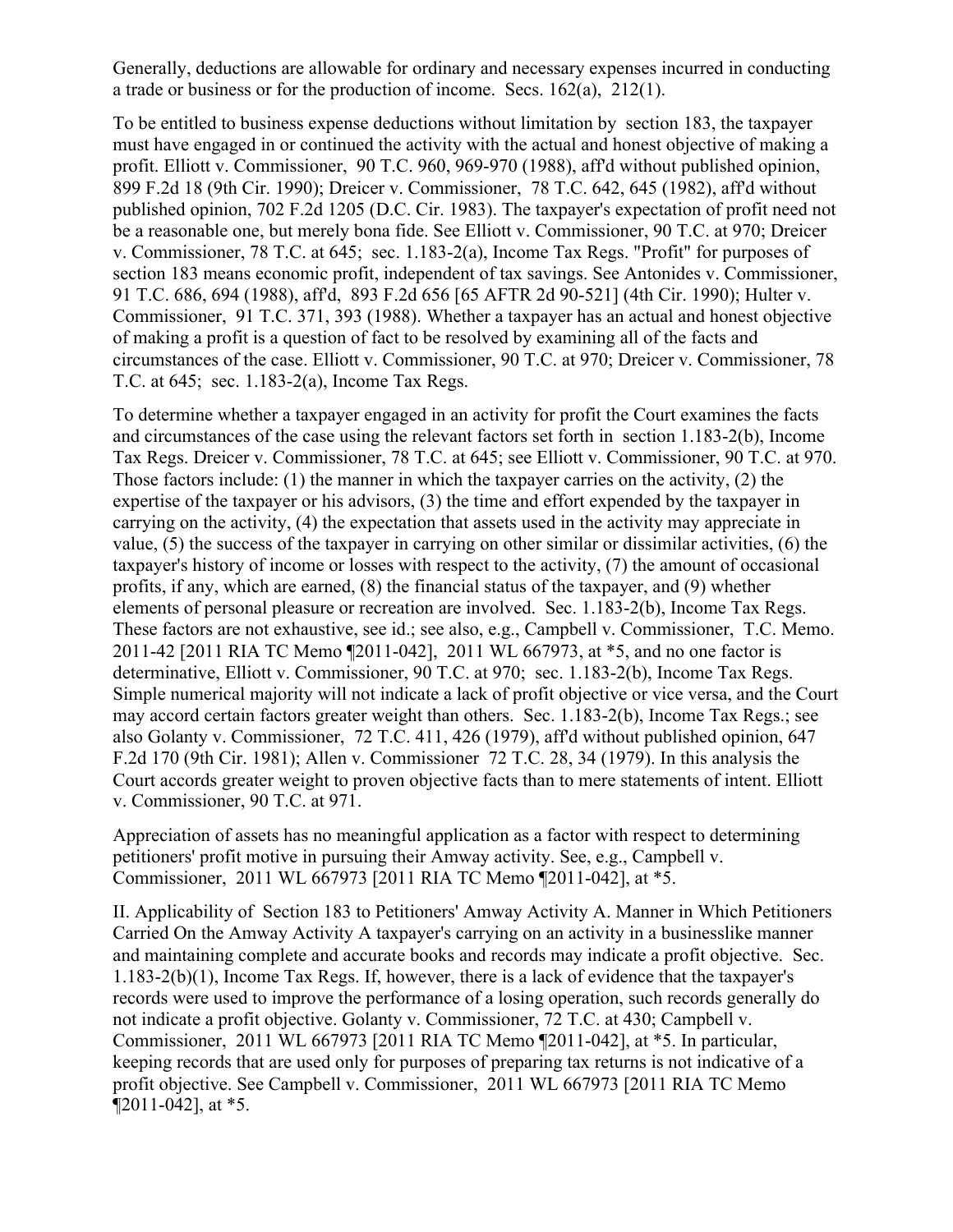Petitioners did not create a business plan, budget, or estimate of revenues and expenses; nor did they introduce records demonstrating the amount of product they sold, who their customers were or how many customers they had, or who their downline distributors were or how many downline distributors they had. Although petitioners carefully maintained receipts, they did not use those receipts to maintain a general ledger, create profit and loss statements, or improve the performance of their Amway activity. To the contrary, petitioners used a document that merely explained Amway's payment structure as their business plan and operated their Amway activity in the same manner each year despite consistently generating losses. On these facts, it appears that petitioners maintained receipts for substantiation purposes only rather than to monitor the income and expenses of, and ultimately improve, their Amway activity. Accordingly, the Court concludes that petitioners did not operate their Amway activity in a businesslike manner. See Elliott v. Commissioner, 90 T.C. at 971-972 (taxpayers did not conduct their Amway activity in a businesslike manner where they did not maintain records indicating who the taxpayers' customers were, where and when they met with them, what products had been sold, and which methods had been successful); Campbell v. Commissioner, 2011 WL 667973 [2011 RIA TC Memo ¶2011-042], at \*6 (taxpayers did not conduct their Amway activity in a businesslike manner in part because they maintained records primarily to substantiate tax deductions as opposed to an analytical tool for improving profitability); Theisen v. Commissioner, T.C. Memo. 1997-539 [1997 RIA TC Memo ¶97,539] (taxpayers did not conduct their Amway activity in a businesslike manner where they did not have a business plan, conduct a break-even analysis, or create a budget). B. Expertise of Petitioners or Their Advisers Preparation for the activity by extensive study of its accepted business practices, or consultation with those who are experts therein, may indicate a profit objective where the taxpayer carries on the activity in accordance with such practices. Sec. 1.183-2(b)(2), Income Tax Regs.

Amway was petitioners' first independent business venture, and they had no experience operating a direct marketing distributorship before becoming Amway distributors. Petitioners obtained advice only from their sponsoring distributors, people who had a direct financial interest in recruiting petitioners as members of their downline. See Campbell v. Commissioner, 2011 WL 667973 [2011 RIA TC Memo ¶2011-042], at \*8 (the taxpayers' Amway upline distributors had a direct financial interest in the maximization of the taxpayers' sales volume without regard to the taxpayers' profitability); Ogden v. Commissioner, T.C. Memo. 1999-397 [1999 RIA TC Memo ¶99,397] (the taxpayers' Amway upline distributors' advice may be biased in view of their financial interest in downline distributors' sales volume), aff'd, 244 F.3d 970 [87 AFTR 2d 2001-1299] (5th Cir. 2001). Petitioners did not seek advice from a disinterested third party at any time during which they conducted their Amway activity. This factor weighs against petitioners.

C. Time and Effort Expended by Petitioners in Carrying On the

Activity

The fact that a taxpayer devotes much of his personal time and effort to carrying on an activity may indicate an intention to derive a profit. Sec. 1.183- 2(b)(3), Income Tax Regs.

Mr. Hess testified that petitioners spent a significant amount of their free time on nights and weekends carrying on their Amway activity, attending Amway training functions, and recruiting downline distributors. While petitioners' records corroborate Mr. Hess' testimony that petitioners attended Amway training functions and recruited some downline distributors, their records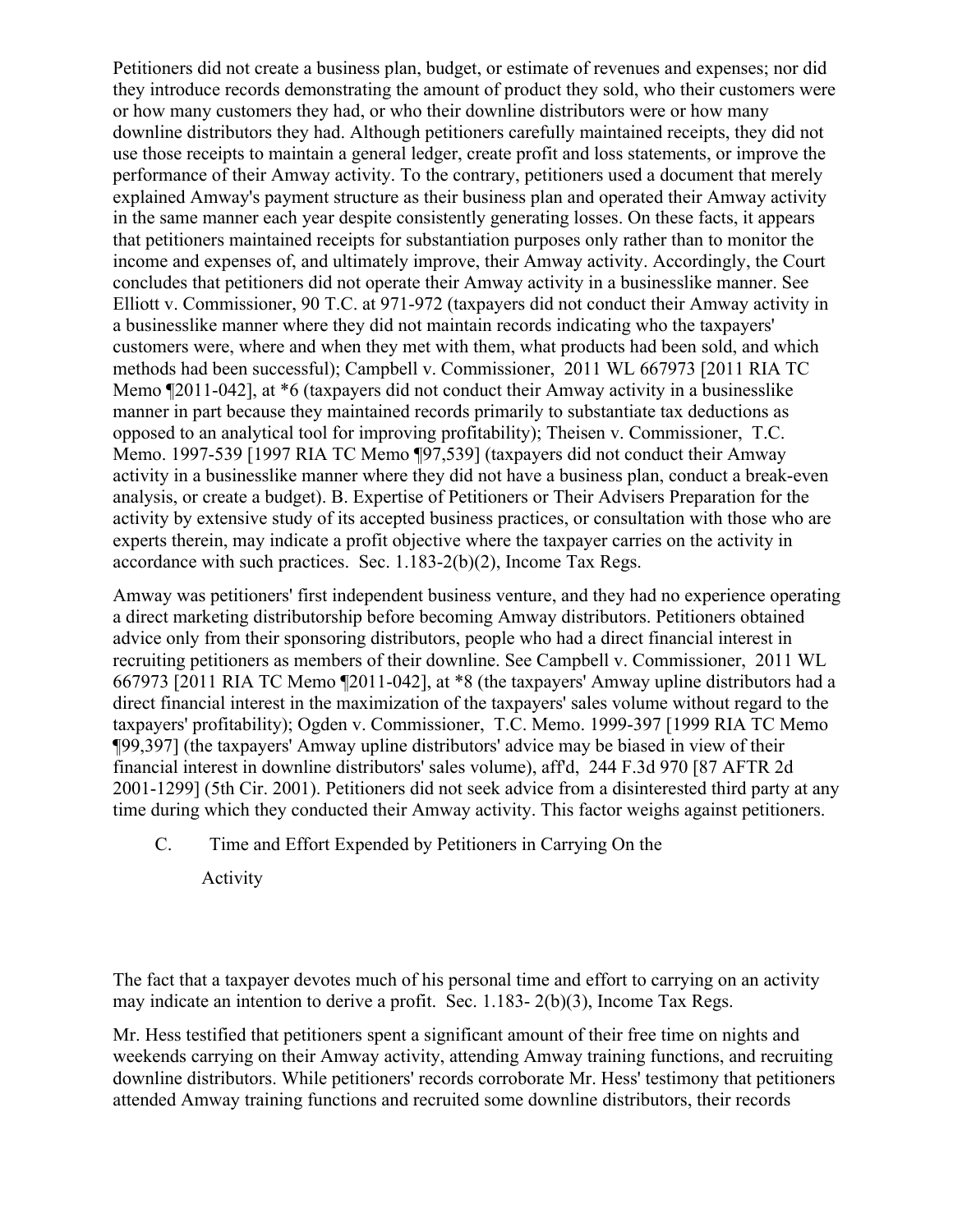conflict with his testimony that petitioners met with prospective downline distributors five to seven times per month in 2010. Instead, their records indicate that they met with prospective downline distributors 10 times total during 2010. This factor is neutral.

D. Petitioners' Success in Carrying Out Other Similar or

Dissimilar

Activities

The fact that the taxpayer has engaged in similar activities in the past and converted them from unprofitable to profitable enterprises may indicate that he is engaged in the present activity for profit, even though the activity is presently unprofitable. Sec. 1.183-2(b)(5), Income Tax Regs.

Amway was petitioners' first independent business venture. Petitioners had five years of Amway experience before the year in issue but were unable to translate their experience into improvement, generating only \$1,545 of gross receipts and reporting another net loss in 2010. Further, petitioners did not provide the Court with names or records of the distributors they allegedly enlisted as members of their downline. This factor weighs against petitioners. See Elliott v. Commissioner, 90 T.C. at 972 (in holding that the taxpayers' Amway activity was not engaged in for profit, the Court noted that they had two years of Amway experience before the year in issue but "learned little from their two years of experience" because they generated income of only \$562 and had enlisted only one downline distributor). E. Petitioners' History of Income or Loss Although no one factor is determinative of the taxpayer's intention to make a profit, a record of substantial losses over many years and the unlikelihood of achieving a profitable operation are important factors bearing on the taxpayer's true intention. Golanty v. Commissioner, 72 T.C. at 426. A series of losses during the initial or startup stage of an activity may not necessarily be an indication that the activity is not engaged in for profit. Sec. 1.183- 2(b)(6), Income Tax Regs.; see Golanty v. Commissioner, 72 T.C. at 427; Campbell v. Commissioner, 2011 WL 667973 [2011 RIA TC Memo ¶2011-042], at \*9. Where a taxpayer continues to sustain losses beyond the period which customarily is necessary to bring the operation to profitable status, however, such continued losses, if not explainable, may indicate that the activity is not engaged in for profit. Sec. 1.183-2(b)(6), Income Tax Regs.; see Campbell v. Commissioner, 2011 WL 667973 [2011 RIA TC Memo ¶2011-042], at \*9. The "goal must be to realize a profit on the entire operation, which presupposes not only future net earnings but also sufficient net earnings to recoup the losses which have meanwhile been sustained in the intervening years." Bessenyey v. Commissioner, 45 T.C. 261, 274 (1965), aff'd, 379 F.2d 252 [19 AFTR 2d 1566] (2d Cir. 1967); see Golanty v. Commissioner, 72 T.C. at 427; Campbell v. Commissioner, 2011 WL 667973 [2011 RIA TC Memo ¶2011-042], at \*9.

Petitioners' gross income from the sale of Amway products never exceeded their expenses. Petitioners reported a net loss in each year from 2005 to 2011. Further, after the first two years of experience petitioners generated gross receipts of only \$5,098 from 2007 to 2011 and reported a total net loss of \$99,000 during the same period. During the year at issue, petitioners generated only \$1,545 of gross receipts and reported a \$23,934 net loss, despite having five years of experience. Petitioners' lack of gross receipts, while reporting increasingly larger losses for each year from 2006 to 2011, indicates a lack of profit objective, especially when considering that petitioners did not change the way in which they conducted their Amway activity. See Elliott v.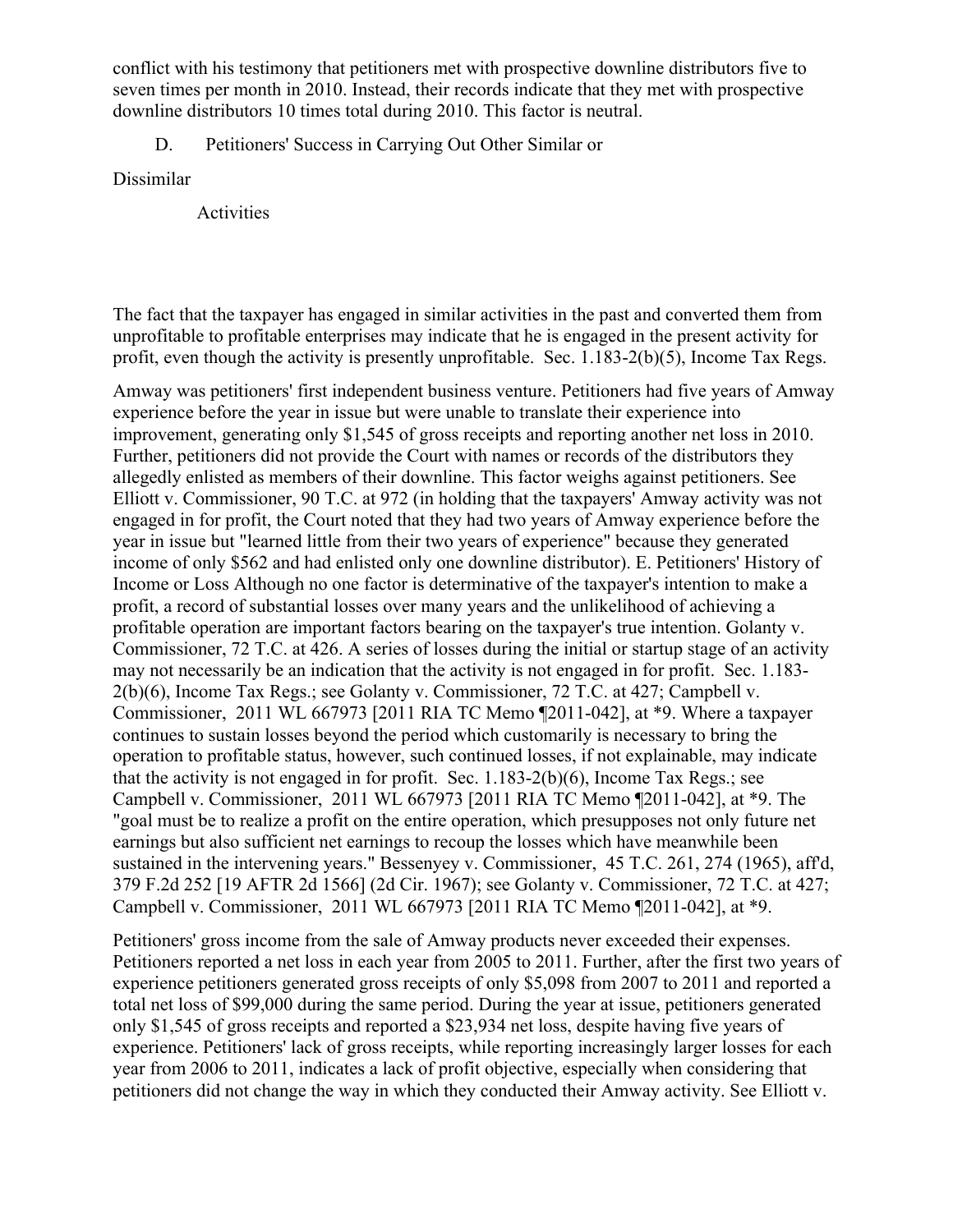Commissioner, 90 T.C. at 972 (the taxpayers did not engage in their Amway activity for profit where they generated income of only \$562 despite having two years of prior experience); Campbell v. Commissioner, 2011 WL 667973 [2011 RIA TC Memo ¶2011-042], at \*9 (the taxpayers did not engage in their Amway activity for profit despite seeing an \$80,000 increase in gross receipts over a three-year period where their Amway activity always generated annual losses exceeding \$20,000). This factor weighs against petitioners. F. The Amount of Occasional Profits, If Any, Which Are Earned This factor concerns the amount of profits in relation to the losses incurred, investments made in the activity, and the value of the assets used in the activity. Sec. 1.183-2(b)(7), Income Tax Regs.

As discussed supra, petitioners generated total gross receipts of only \$5,098 from 2007 to 2011 and reported a total net loss of \$99,000 during the same period. "The magnitude of the activity's losses in comparison with its revenues is an indication that

\*\*\* [the taxpayer] did not have a profit motive with respect to the activity." Miller v. Commissioner, T.C. Memo. 1998-463 [1998 RIA TC Memo ¶98,463], 1998 WL 906689, at \*6 (citing Smith v. Commissioner, T.C. Memo. 1997-503 [1997 RIA TC Memo ¶97,503], aff'd, 182 F.3d 927 [83 AFTR 2d 99-2549] (9th Cir. 1999), and Burger v. Commissioner, T.C. Memo. 1985-523 [¶85,523 PH Memo TC], aff'd, 809 F.2d 355 [59 AFTR 2d 87-431] (7th Cir. 1987)). This factor weighs against petitioners. G. Petitioners' Financial Status Substantial income from sources other than the activity (particularly if the losses from the activity generate substantial tax benefits) may indicate that the activity was not engaged in for profit. Sec. 1.183-2(b)(8), Income Tax Regs.

Mr. Hess was employed full time by MCI, Inc., and Verizon between 2005 and 2010. Petitioners also conducted their Amway activity during that period.

Mr. Hess offset the wages that he reported during those years by reporting Amway net losses as follows:

| Year | Wages        | Amway net loss | Reported AGI |
|------|--------------|----------------|--------------|
|      |              |                |              |
| 2005 | \$96,068     | \$19,512       | \$80,956     |
| 2006 | 90,466       | 10,605         | 79,885       |
| 2007 | 97,341       | 10,958         | 90,252       |
| 2008 | 103,197      | 16,424         | 86,126       |
| 2009 | /1/11111,078 | 22,611         | /2/114,884   |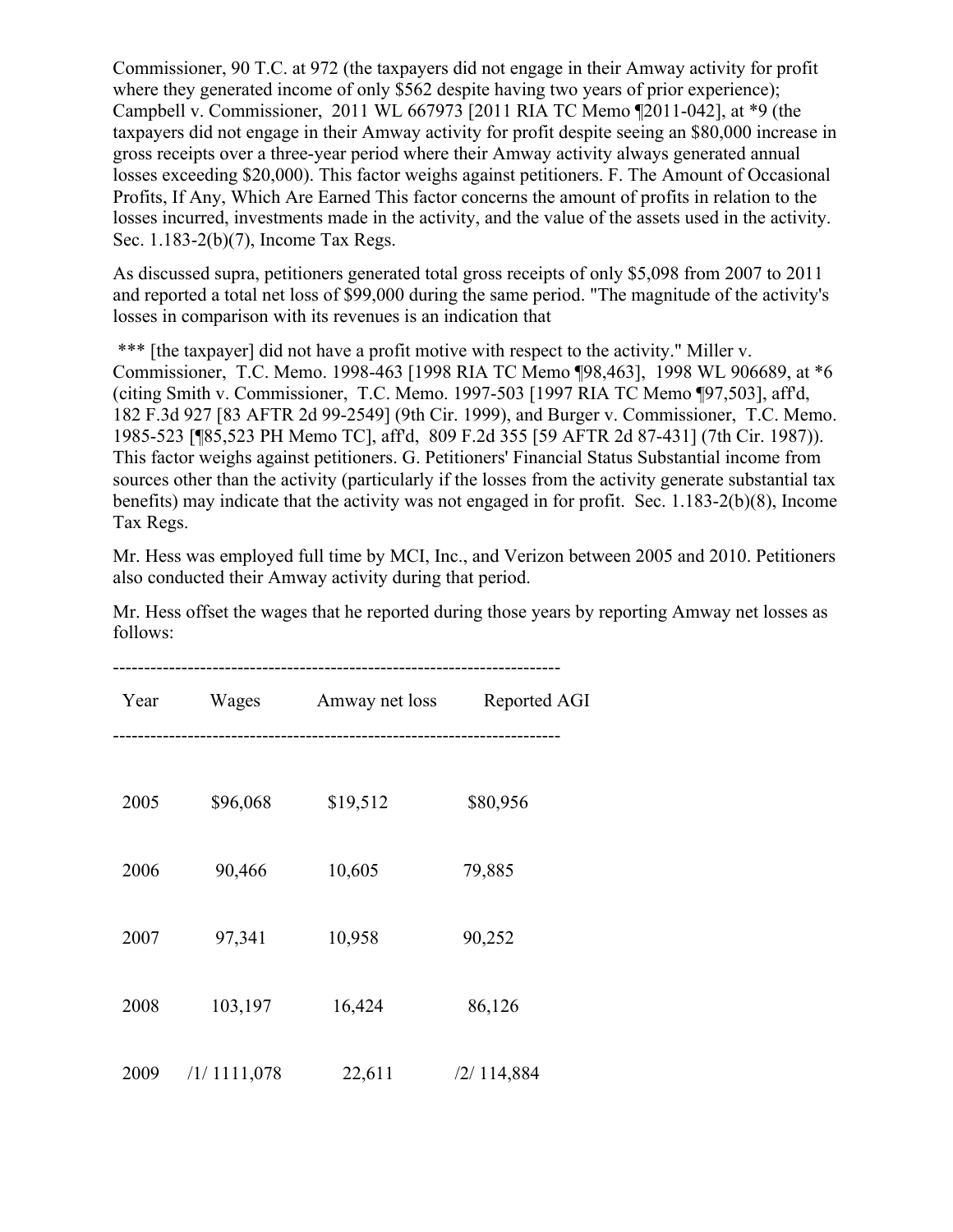2010 108,827 23,934 89,678

------------------------------------------------------------------------

/1/ This figure includes \$6,146 of wage income Mrs. Hess reported.

/2/ For 2009 petitioners reported "other income" of \$22,964.

------------------------------------------------------------------------

By deducting the net losses associated with their Amway activity, petitioners substantially reduced the tax liability they would otherwise have owed. This indicates a lack of profit objective. See Ransom v. Commissioner, T.C. Memo. 1990-381 [¶90,381 PH Memo TC]. This factor weighs against petitioners. H. Elements of Personal Pleasure or Recreation The presence of personal motives in carrying on an activity may indicate that the activity is not engaged in for profit, especially where recreational or personal elements are involved. Sec. 1.183-2(b)(9), Income Tax Regs.

The Court has previously observed that "there are significant elements of personal pleasure attached to the activities of an Amway distributorship" and that "an Amway distributorship presents taxpayers with opportunities to generate business deductions for essentially personal expenditures." Brennan v. Commissioner, T.C. Memo. 1997-60 [1997 RIA TC Memo ¶97,060], 1997 WL 39496, at \*3; see also Campbell v. Commissioner, 2011 WL 667973 [2011 RIA TC Memo ¶2011-042], at \*10. In many of the Amway cases in which the Court has found elements of personal pleasure attached to Amway activities, taxpayers have deducted personal expenditures as Amway-related expenses, see, e.g., Campbell v. Commissioner, 2011 WL 667973 [2011 RIA TC Memo ¶2011-042], at \*10-\*11, or deducted costs associated with maintaining an active social life as Amway-related expenses, see, e.g., Elliott v. Commissioner, 90 T.C. at 973. The Court cannot definitively say that petitioners deducted personal expenditures as Amway-related expenses or used Amway to maintain an active social life while generating tax deductions. The record does not tip the scale in favor of either respondent or petitioners with respect to this factor. Accordingly, this factor is neutral.

I. Conclusion Although petitioners maintain that they engaged in and continued their Amway activity with the actual and honest objective of making a profit, the objective facts indicate otherwise. Petitioners did not conduct their Amway activity in a businesslike manner, did not seek advice from disinterested third parties, did not maintain records for the purpose of monitoring and improving business performance, and have consistently produced losses while generating nominal gross receipts. On this record, the Court concludes that petitioners did not engage in their Amway activity with the requisite objective of making a profit. Consequently, their deductions arising from the Amway activity are limited by section 183.

The Court has considered all of the arguments made by the parties, and to the extent they are not addressed herein, they are considered unnecessary, moot, irrelevant, or without merit.

To reflect the foregoing,

Decision will be entered for respondent.